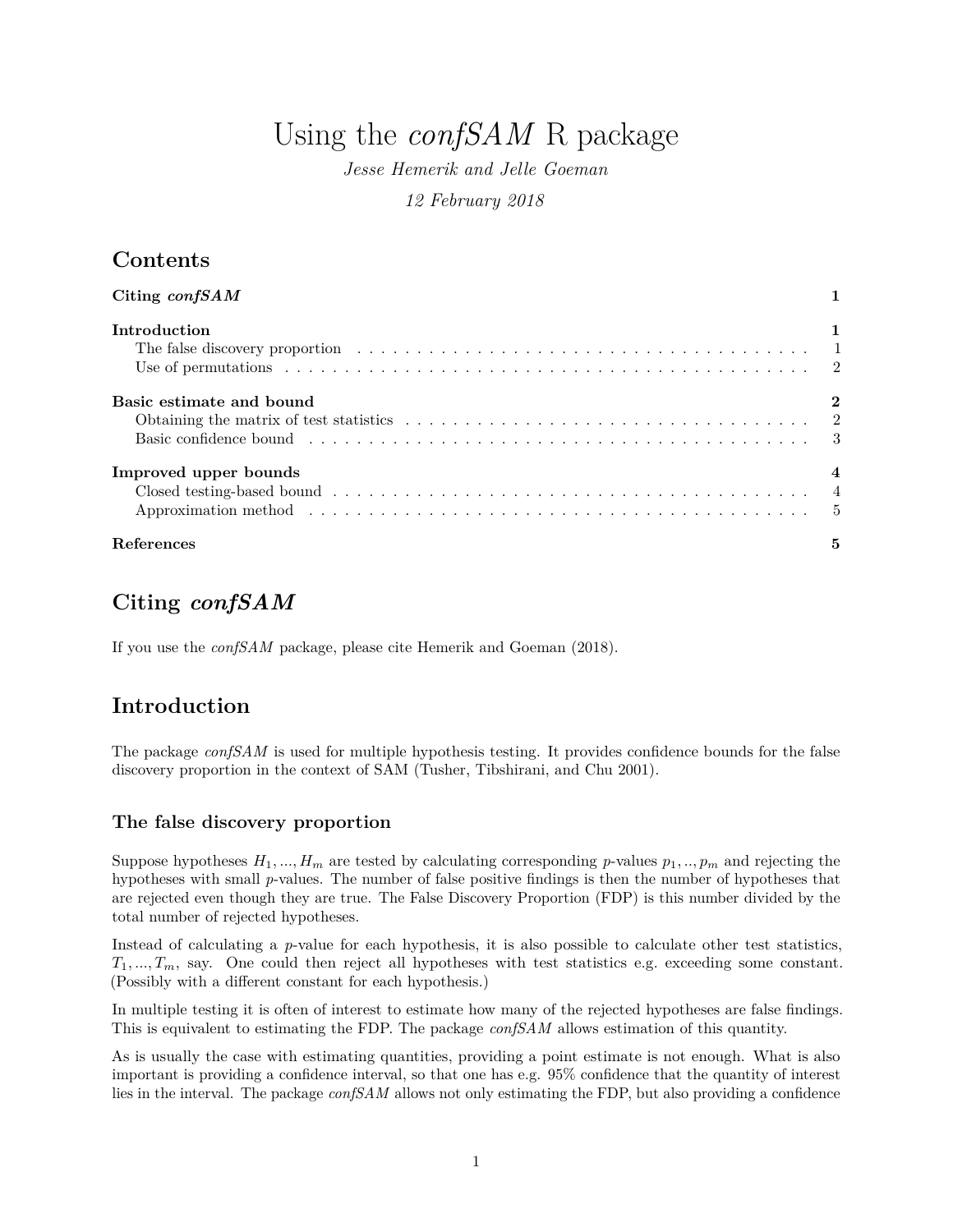interval for it. More precisely, the package provides an confidence upper bound for the FDP, so that the user has e.g. 95% confidence that the FDP is between zero and this bound.

The package *confSAM* incorporates different methods for providing estimates and upper bounds. The methods vary in complexity and computational intensity. In the following it is explained how these methods can be used with the function confSAM.

#### <span id="page-1-0"></span>**Use of permutations**

The methods in this package can be used if the joint distribution of the part of the data corresponding to the true hypotheses, is invariant under a group of permutations. For example, suppose that each test statistic  $T_i, 1 \leq i \leq m$ , depends on some *n*-dimensional vector of obervations. Suppose for example that such a vector contains *n* gene expression level measurements:  $n/2$  from cases and  $n/2$  from controls. If the joint distribution of the gene expression levels corresponding to the true hypotheses is the same for cases and controls, then permuting the cases and controls does not change the joint distribution of the part of the data under the null. In that case the methods in this package can be used. For the precise formulation of this assumption, see Hemerik and Goeman (2018), Assumption 1.

Designs with more than two groups or other transformations than permutations are also possible. See Hemerik and Goeman (2018) for general theory.

### <span id="page-1-1"></span>**Basic estimate and bound**

For the function confSAM, essentially the only input required is a matrix of *p*-values (or other test statistics). Every row of the matrix should correspond to a (random) permutation of the data.

#### <span id="page-1-2"></span>**Obtaining the matrix of test statistics**

The *samr* package contains a function samr that allows computation of the test statistics as defined in their paper (Tusher, Tibshirani, and Chu 2001). More precisely, the object tt that samr returns, contains test statistics for the original data. Further, the object ttstar0 contains a matrix of (unsorted) test statistics for the permuted version of the data. These objects can be used as input for our function confSAM (ttstar0 should first be transposed).

Here we will not use *samr* to compute test statistics, but compute test statistics ourselves. As example data to work with, we consider the *nki70* dataset from the *penalized* package.

```
library(penalized)
data(nki70)
```
This survival data set concerns 144 lymph node positive breast cancer patients. For each patient there is a time variable and an event indicator variable (metastasis-free survival), as well as 70 gene expression level measurements. Using *confSAM* we will test the hypotheses *H*1*, ..., H*<sup>70</sup> where *H<sup>i</sup>* is the hypothesis that the expression level of gene *i* is not associated with the survival curve.

To be able to use confSAM, we now construct the required matrix of *p*-values. We will use random permutations, i.e. random reshufflings of the 144 vectors of gene expression levels. Hence we first set the seed.

```
library(survival)
set.seed(21983)
w<-100 # number of random permutations
pvalues <- matrix(nr=w,nc=70)
survobj <- Surv(time=nki70$time, event=nki70$event)
```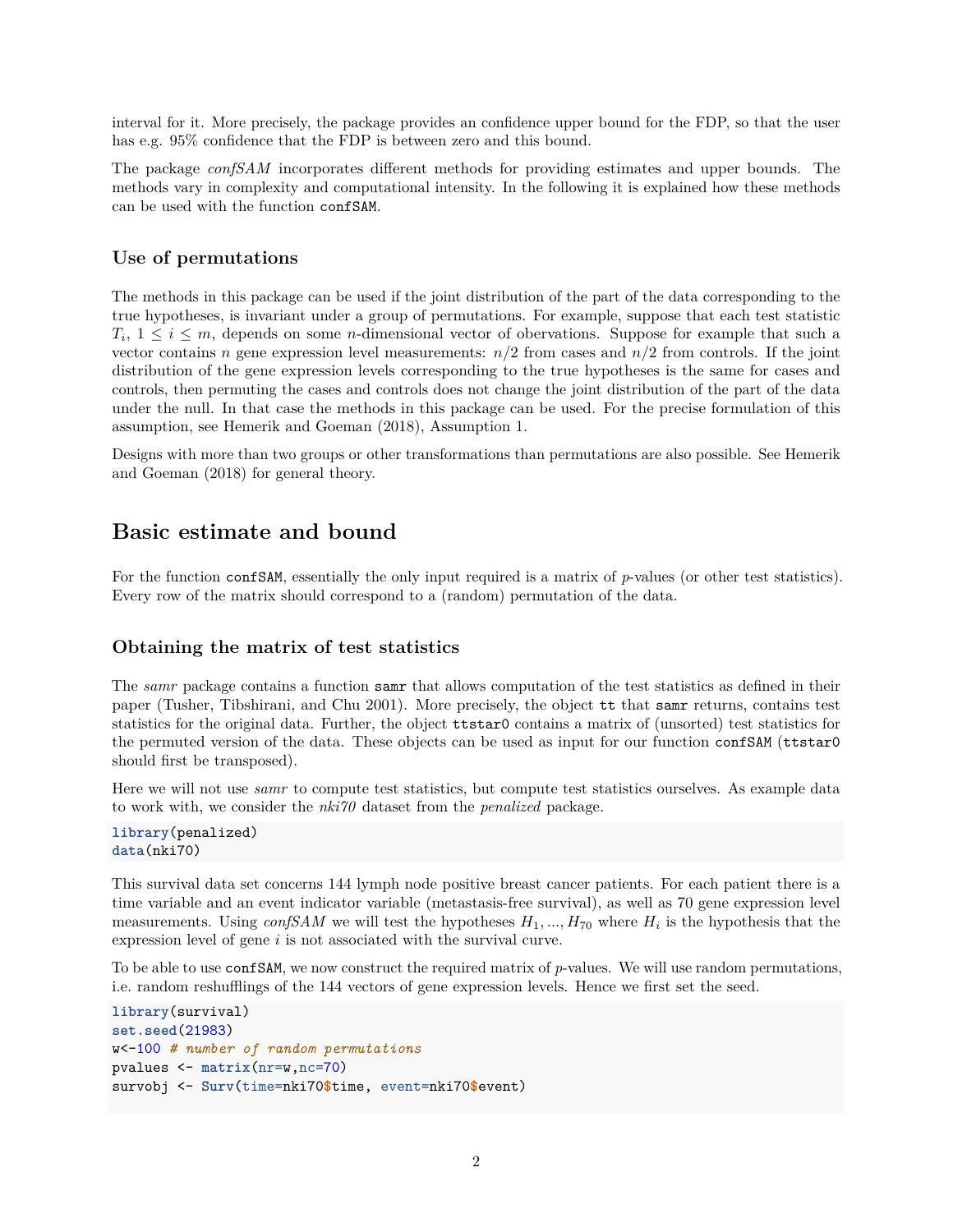```
#compute the 70 p-values for each random permutation
for(j in 1:w){
  if(j==1){
   permdata <- nki70 #original data
  }
  else{
   permdata <- nki70[sample(nrow(nki70)),] #randomly shuffle the rows
  }
  for (i in 1:70) {
   form <- as.formula(paste("survobj ~ ", names(nki70)[i+7] ))
   coxobj <- coxph(form, data=permdata)
    sumcoxobj <- summary(coxobj)
   pvalues[j,i] <- sumcoxobj$coefficients[,5]
  }
}
```
We took the first permutation to be the original group labelling. Hence pvalues  $[1]$ , contains the *p*-values for the original data. Note that it is possible that the model assumptions are not exactly satisfied and the *p*-values corresponding to true hypotheses are not exactly uniform. A good property of the methods in *confSAM* however is that it does not matter if the *p*-values are exact for the methods to be valid (as long as they are computed in the same way for each permutation). The reason is that any test statistics are allowed.

Now that we have our *p*-value matrix, we are ready to use confSAM. Let us say that we will reject all hypotheses with *p*-values smaller than 0*.*03. Recall that pvalues[1,] contains the *p*-values for the original data. Thus the number of rejected hypotheses is found as follows:

**sum**(pvalues[1,]**<**0.03)

#### ## [1] 17

The number of rejections is also automatically given by the function confSAM, as we will see below.

#### <span id="page-2-0"></span>**Basic confidence bound**

We now turn to computing a basic confidence bound for the number of false positives (or equivalently, the FDP). By Hemerik and Goeman (2018) a basic  $(1 - \alpha)$ -confidence bound for the number of false positives is the  $(1 - \alpha)$ -quantile of the numbers of rejections for the permuted versions of the data. This basic upper bound is obtained as follows (for  $\alpha = 0.1$ ):

```
library(confSAM)
confSAM(p=pvalues[1,], PM=pvalues, cutoff=0.03, alpha=0.1, method="simple")[3]
## Simple conf. bound for #fp:
\##\# 5
```
Here

- the argument  $p$  is the vector of  $p$ -values for the original unpermuted data;
- the argument *PM* is the matrix of *p*-values (or other test statistics);
- *cutoff* is the cut-off we have chosen. (*cutoff* is also allowed to be a vector of length length(p), in which case the *i*-th  $p$ -value is compared to cutoff[i].)
- *alpha* is such that  $1 \alpha$  is the desired confidence level;
- *method="simple"* means that we want a simple upper bound (which is computationally fastest).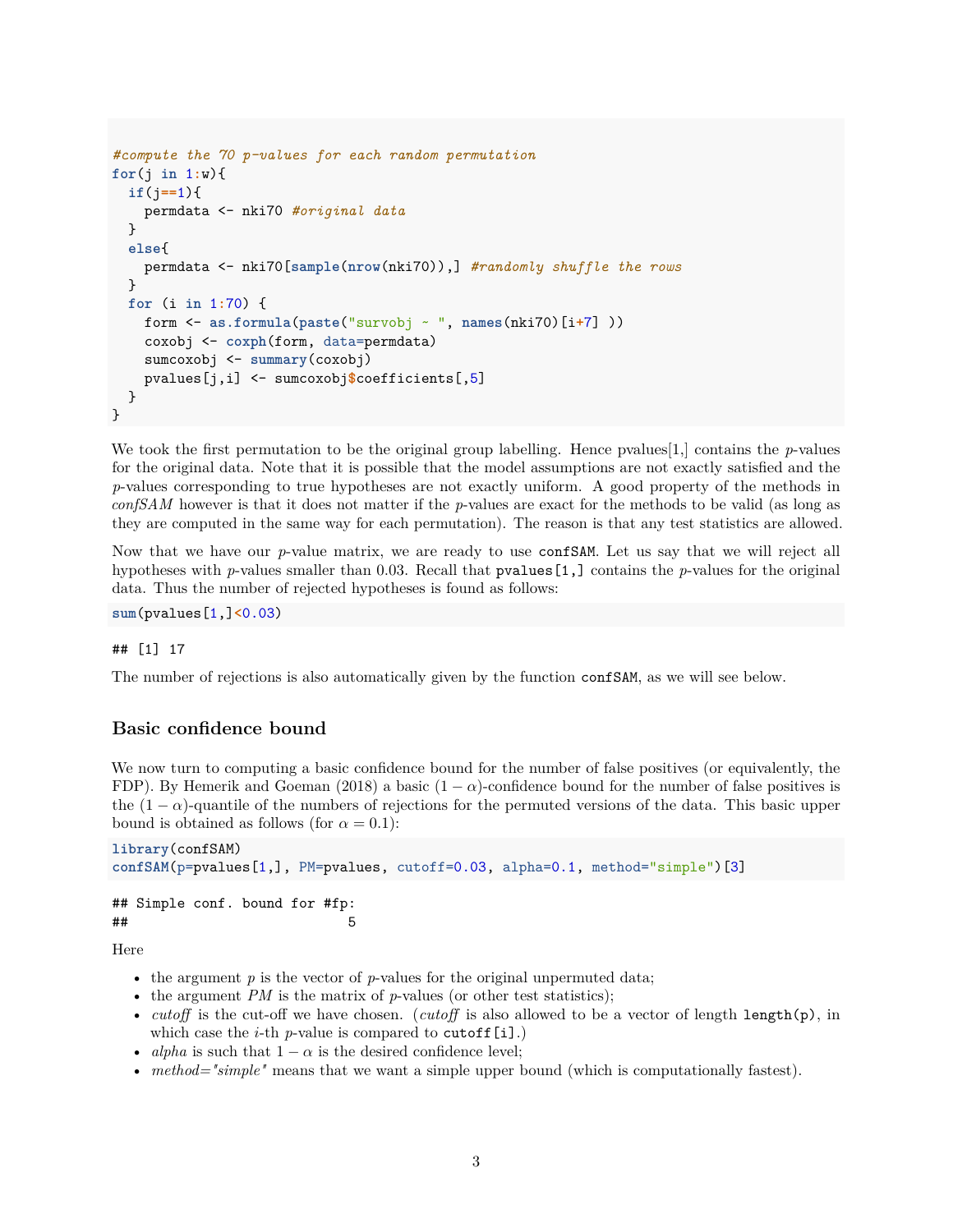In our case, we made sure that the first row of the *p*-value matrix contained the original *p*-values. If we had not explicitly put the original *p*-values in the matrix (in which case they should be in the first row), then we should have included *includes.id=FALSE* in the function call.

Another argument that can be given to the function is *reject*, which can take the values *"small"*, *"large"* and *"absolute"*. This argument, together with the cutoff, determines which hypotheses are rejected. For example, the default is *"small"* and this means that all hypotheses with *p*-values (or test statistics) smaller than *cutoff* should be rejected. Setting *reject* to *"absolute"* means that all test statistics with absolute value greater than *cutoff* are rejected.

The above function call provides an upper bound for the number of false positives. Since we took  $\alpha = 0.1$ , we have  $90\%$  confidence that the number of false positives does not exceed this bound. To obtain a  $90\%$ -confidence upper bound for the false discovery proportion (FDP), we simply divide the above bound by the number of rejections.

Note that in the above we put '[3]' behind the function call. Leaving this out gives the full output of the function:

```
confSAM(p=pvalues[1,], PM=pvalues, cutoff=0.03, alpha=0.1, method="simple")
## #rejections: Simple estimate of #fp:
\# \# \frac{17}{2}## Simple conf. bound for #fp:
\## 5
```
The first argument is the number of rejections, which we already computed above. The second argument is a basic median unbiased estimate of the number of false positives. (This is just the basic upper bound for  $\alpha = 0.5$ .) The function always produces these automatically since they require little additional computation time.

### <span id="page-3-0"></span>**Improved upper bounds**

#### <span id="page-3-1"></span>**Closed testing-based bound**

 $\#$ # 4

Beside the basic upper bound discussed above, also more sophisticated upper bounds are derived in Hemerik and Goeman (2018). The first one we will discuss is related to the theory of closed testing. This method is the most computationally demanding, and is often infeasible when there are many hypotheses, but for the present example the method is feasible. The full closed testing-based method provides an upper bound that is often smaller than the basic upper bound discussed above, while still providing  $(1 - \alpha)100\%$  confidence. Details on how the bound is defined are in Hemerik and Goeman (2018).

To use this method we change the *method* argument into *full*.

```
confSAM(p=pvalues[1,], PM=pvalues, cutoff=0.03, alpha=0.1, method="full")
## #rejections: Simple estimate of #fp:
\##
## cl.testing-based bound for #fp:
```
Note that the resulting upper bound is smaller than the bound obtained with *method="simple"*. In cases where the closed-testing method is infeasible, in some cases with many false hypotheses the basic bound can still be improved by setting *method="csc"*. In that case an exact, but conservative shortcut for the full closed testing-based method is used. A method that is more likely to improve the basic bound however, is the approximation method discussed below.